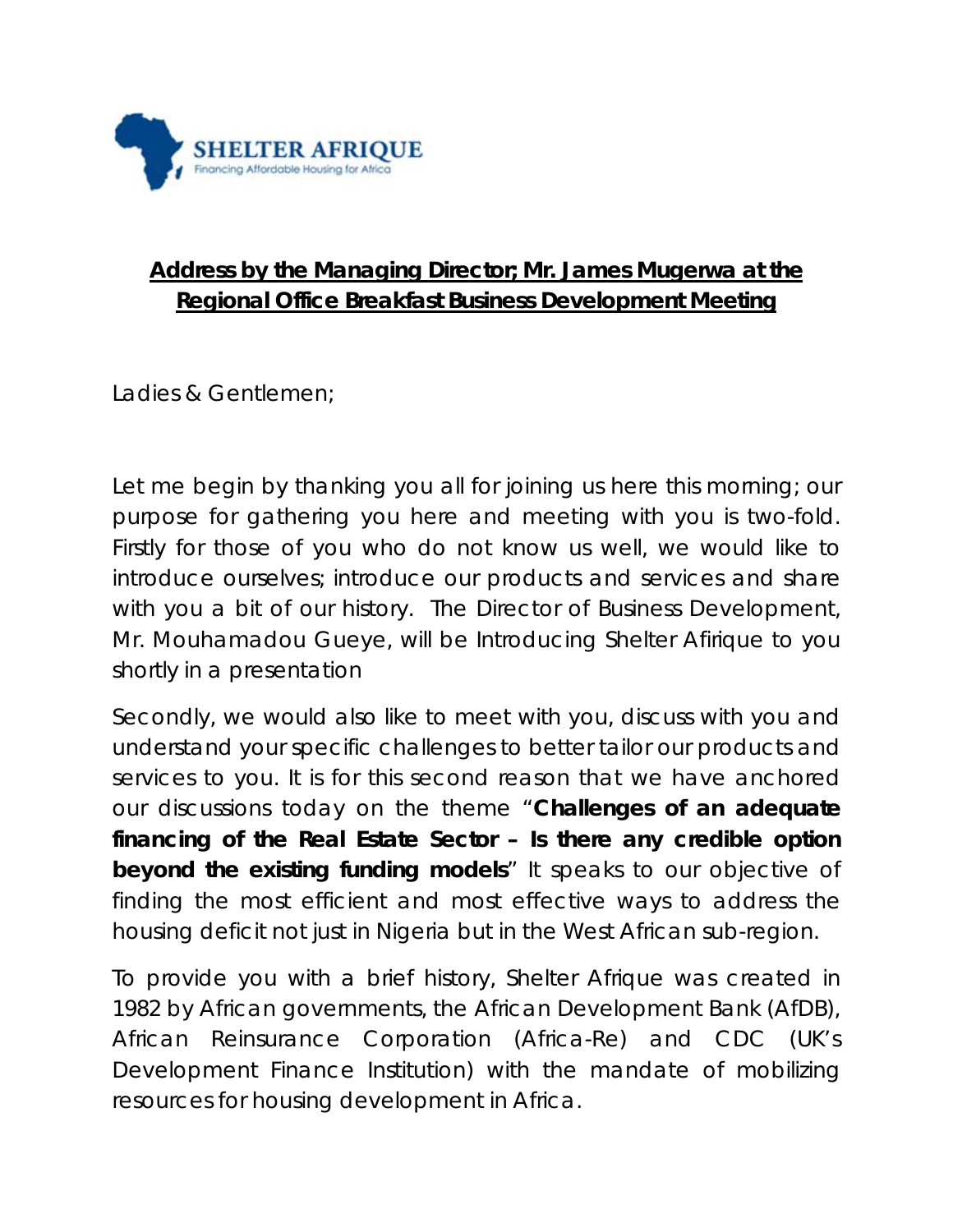We began operations in 1985 and since then have developed a robust portfolio of projects and activities, acquired substantial operational experience and established Shelter Afrique as a credible housing finance institution.

Shelter Afrique's current shareholders include our 44 member countries, the African Development Bank (AfDB) and African Reinsurance Corporation (Africa-Re),

As part of our strategic plan to provide housing for all, we opted to establish a regional office here in Nigeria; we also expect that it will bring us closer to our markets in the sub-region. The regional office which began operations in February of this year will also serve Togo, Benin and Chad.

It is however no coincidence that we established operations in Nigeria in the same year that it was announced as Africa's largest economy. For years many analyst have been speaking on the potential and we are happy to be present when that potential is being realised.

We also take note reports that the manufacturing sector is showing new signs of life and that factories are running at 53 per cent capacity; with revelations like these and favourable government policies on housing we earnestly expect that Nigeria scales up on the value chain which will ultimately reduce the cost of construction.

While you can expect to hear more from my colleagues on our specific products and services, I think it is important to comment on our overall strategic view of the market. We are encouraged by the strong financial and banking system that has been put in place with various reforms over the years; we are also encouraged by efforts being made at the Federal and State level to tackle the issue of proper land registration and other housing issues. Notable is the Lagos Tenancy Laws which were enacted recently and clearly